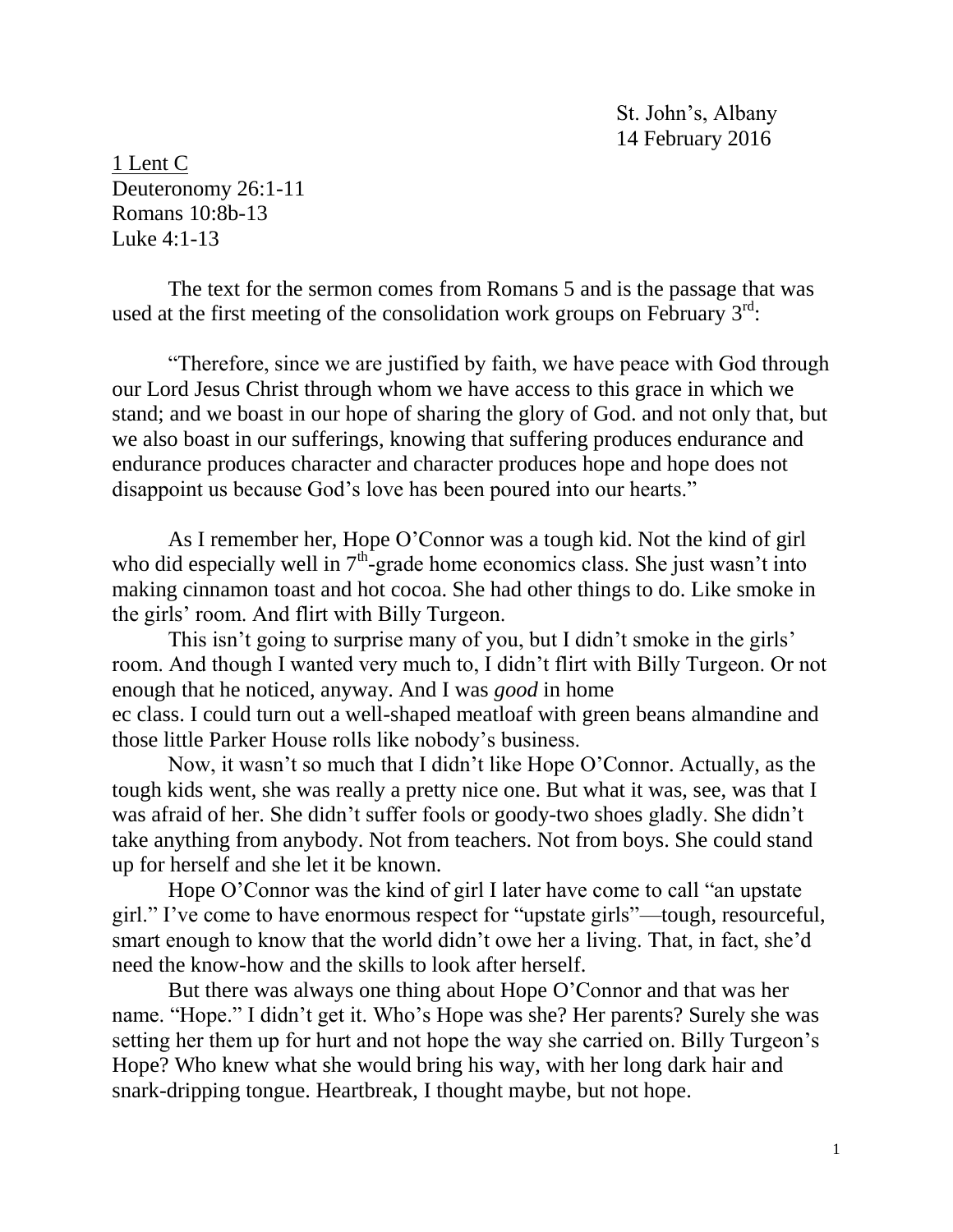See, I used to think that hope was something dainty and still, like a small flower folded between waxed paper and pressed for posterity between the pages of Isaiah and Jeremiah in the family Bible. I figured that hope, like the poet Emily Dickinson said, "was the thing with feathers that perches in the soul."

But I was wrong. And Emily Dickinson was wrong. Hope is something different than that. I know that now. I know it the way I know there are bones beneath my skin. Hope is nothing fragile. Hope is not a flower, not a feather. Hope is tough. And hope does not disappoint us because God's love has been poured into our hearts though the Holy Spirit that has been given to us.

You see, years after I thought to remember the tough and resourceful Hope O'Connor, of my childhood, I gave birth to hope and that changed the way I saw things.

Some of you know the circumstances of my daughter, Linnea's, birth—how she was born almost 11 weeks early. How she came out sounding like a little kitty and looking like the runt of the litter. How the doctors congratulated her father and me that she was a strapping three pounds instead of the two-pound bag of carrots they'd been expecting from such a prematurity.

A friend came to visit me at the hospital the day after Linnea's birth. *I've found a middle name for Linnea,* he said. *I found it in chapel today, in the second lesson, from Romans. It's hope*, he said. *Name her Hope.*

And we did name her Hope. Linnea Hope, hoping against hope that she would live. Live and be strong, that she would be a tough flower, like those lovely lichens alive among the tundra in the highest altitudes, unwilling to yield their life to the harsh climate, unwilling to die until they had blossomed fully.

Linnea's birth embodies the quote from Romans that is today's sermon text. Her birth brought Paul's words alive for me—brought hope alive for me.

And hope's no sure thing. It's not even a polite thing. It's not a good betting tip or a way of playing the percentages. Hope is chiefly about *not* knowing, not *knowing*, but longing with faith, anyway.

I guess that's really where my memory of Hope O'Connor comes back in. She knew she was kid and as a kid, she needed her teachers and her parents and all those authority figures against whom she chafed with adolescent fury.

But Hope, as I remember her, never expected a free ride. She was willing to stand and fight, even if she later discovered she was wrong. She knew her parents and her teacher wouldn't abandon her, despite her spunk. She knew it was perhaps even *because* of her spunk that she could count on them to be on the lookout for her well-being, even when she was too full of fight and hormones to know what were the best choices for her to make.

You see, that's what I think the whole theological concept of hope is really all about. Hope in God and in God's abiding love is neither frail like a flower, nor perfect, like a flower. Hope is wiry and tough. Hope can be shaped to fit the